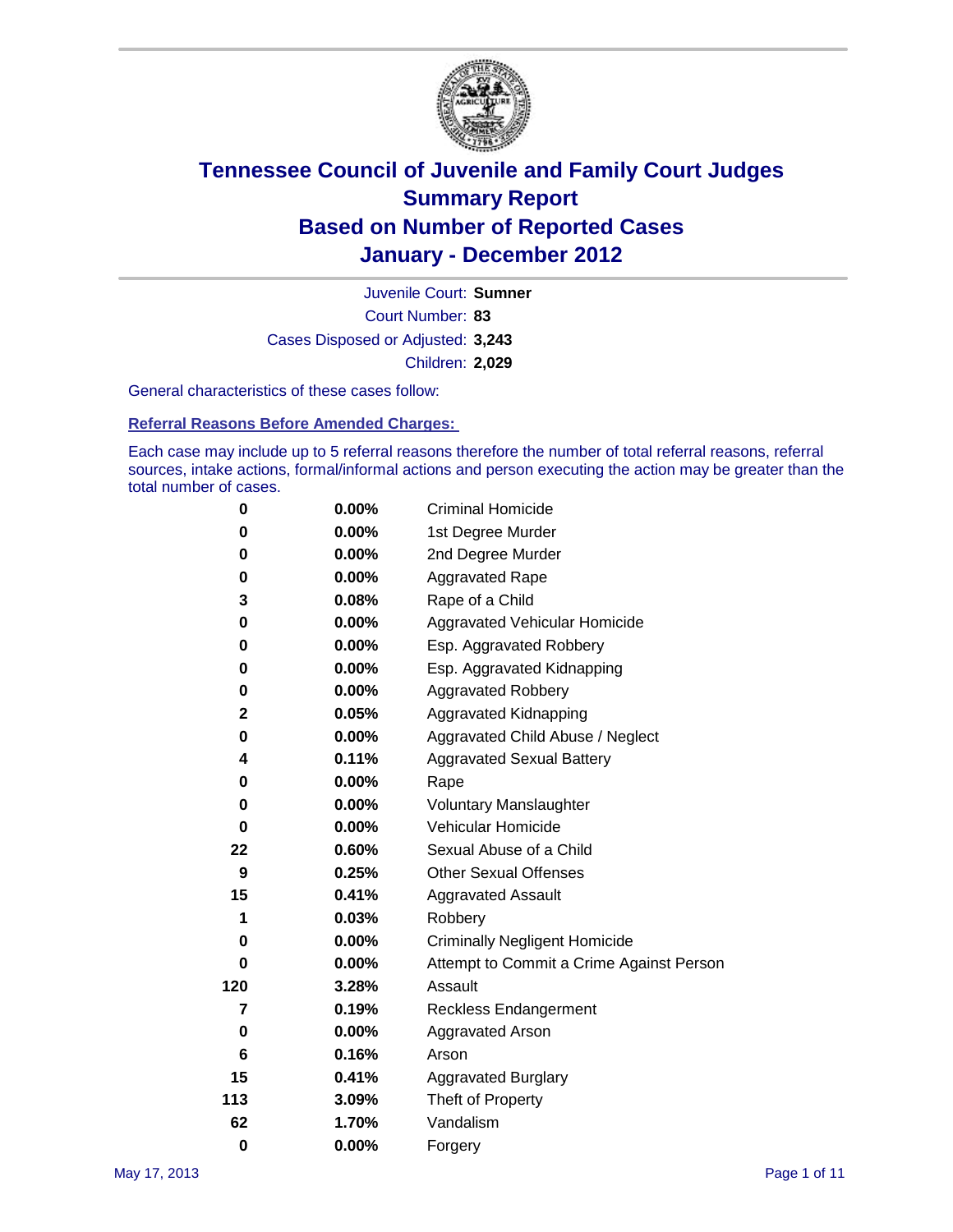

Court Number: **83** Juvenile Court: **Sumner** Cases Disposed or Adjusted: **3,243** Children: **2,029**

#### **Referral Reasons Before Amended Charges:**

Each case may include up to 5 referral reasons therefore the number of total referral reasons, referral sources, intake actions, formal/informal actions and person executing the action may be greater than the total number of cases.

| 0  | 0.00% | <b>Worthless Checks</b>                                     |
|----|-------|-------------------------------------------------------------|
| 1  | 0.03% | Illegal Possession / Fraudulent Use of Credit / Debit Cards |
| 31 | 0.85% | <b>Burglary</b>                                             |
| 8  | 0.22% | Unauthorized Use of a Vehicle                               |
| 1  | 0.03% | <b>Cruelty to Animals</b>                                   |
| 3  | 0.08% | Sale of Controlled Substances                               |
| 76 | 2.08% | <b>Other Drug Offenses</b>                                  |
| 88 | 2.41% | Possession of Controlled Substances                         |
| 0  | 0.00% | <b>Criminal Attempt</b>                                     |
| 5  | 0.14% | Carrying Weapons on School Property                         |
| 4  | 0.11% | Unlawful Carrying / Possession of a Weapon                  |
| 4  | 0.11% | <b>Evading Arrest</b>                                       |
| 1  | 0.03% | Escape                                                      |
| 10 | 0.27% | Driving Under Influence (DUI)                               |
| 71 | 1.94% | Possession / Consumption of Alcohol                         |
| 16 | 0.44% | Resisting Stop, Frisk, Halt, Arrest or Search               |
| 0  | 0.00% | <b>Aggravated Criminal Trespass</b>                         |
| 6  | 0.16% | Harassment                                                  |
| 37 | 1.01% | Failure to Appear                                           |
| 10 | 0.27% | Filing a False Police Report                                |
| 1  | 0.03% | Criminal Impersonation                                      |
| 27 | 0.74% | <b>Disorderly Conduct</b>                                   |
| 16 | 0.44% | <b>Criminal Trespass</b>                                    |
| 12 | 0.33% | Public Intoxication                                         |
| 0  | 0.00% | Gambling                                                    |
| 43 | 1.18% | <b>Traffic</b>                                              |
| 0  | 0.00% | Local Ordinances                                            |
| 0  | 0.00% | Violation of Wildlife Regulations                           |
| 0  | 0.00% | Contempt of Court                                           |
| 83 | 2.27% | Violation of Probation                                      |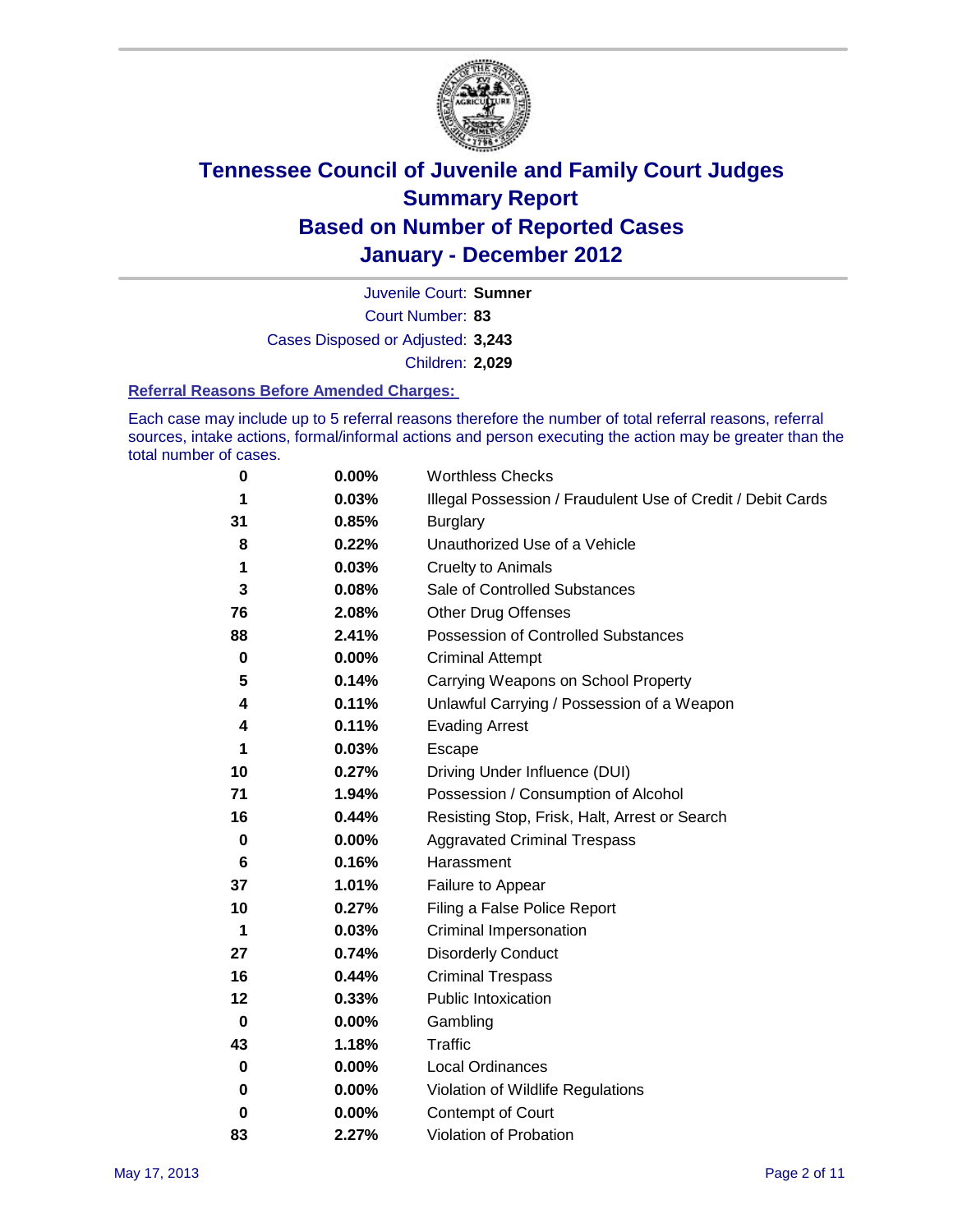

Court Number: **83** Juvenile Court: **Sumner** Cases Disposed or Adjusted: **3,243** Children: **2,029**

#### **Referral Reasons Before Amended Charges:**

Each case may include up to 5 referral reasons therefore the number of total referral reasons, referral sources, intake actions, formal/informal actions and person executing the action may be greater than the total number of cases.

| $\mathbf{2}$ | 0.05%    | Violation of Aftercare                 |
|--------------|----------|----------------------------------------|
| 198          | 5.41%    | <b>Unruly Behavior</b>                 |
| 231          | 6.32%    | Truancy                                |
| 103          | 2.82%    | In-State Runaway                       |
| 1            | 0.03%    | Out-of-State Runaway                   |
| 28           | 0.77%    | Possession of Tobacco Products         |
| 114          | 3.12%    | Violation of a Valid Court Order       |
| 89           | 2.43%    | <b>Violation of Curfew</b>             |
| 1            | 0.03%    | <b>Sexually Abused Child</b>           |
| $\bf{0}$     | $0.00\%$ | <b>Physically Abused Child</b>         |
| 180          | 4.92%    | Dependency / Neglect                   |
| 5            | 0.14%    | <b>Termination of Parental Rights</b>  |
| $\mathbf 0$  | 0.00%    | <b>Violation of Pretrial Diversion</b> |
| $\mathbf 0$  | 0.00%    | Violation of Informal Adjustment       |
| 537          | 14.68%   | <b>Judicial Review</b>                 |
| $\bf{0}$     | $0.00\%$ | <b>Administrative Review</b>           |
| 225          | 6.15%    | <b>Foster Care Review</b>              |
| 240          | 6.56%    | Custody                                |
| 65           | 1.78%    | Visitation                             |
| 5            | 0.14%    | Paternity / Legitimation               |
| 3            | 0.08%    | Child Support                          |
| $\bf{0}$     | 0.00%    | <b>Request for Medical Treatment</b>   |
| 0            | 0.00%    | <b>Consent to Marry</b>                |
| 697          | 19.06%   | Other                                  |
| 3,657        | 100.00%  | <b>Total Referrals</b>                 |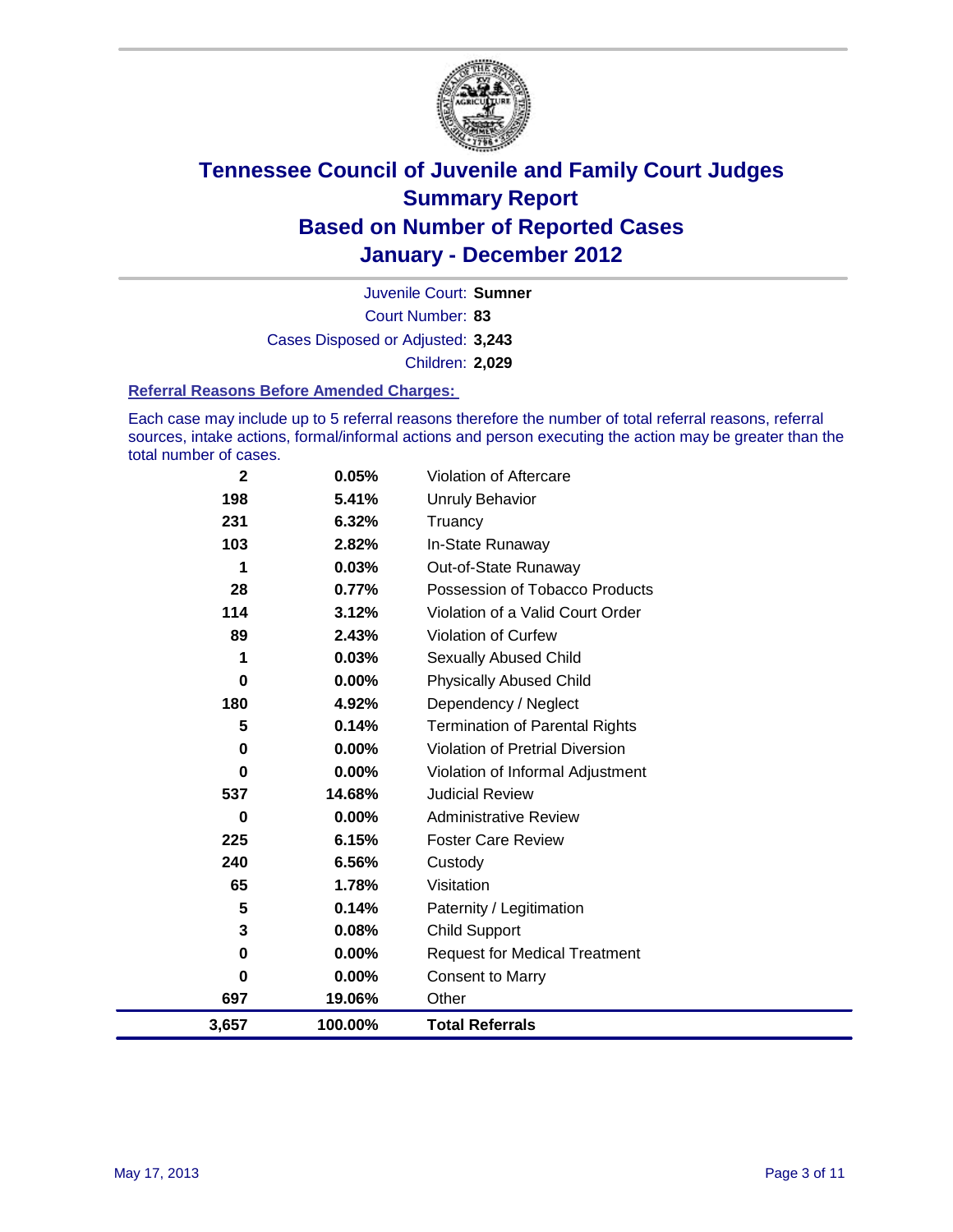

| Juvenile Court: Sumner     |                                   |                                   |  |  |  |
|----------------------------|-----------------------------------|-----------------------------------|--|--|--|
|                            | Court Number: 83                  |                                   |  |  |  |
|                            | Cases Disposed or Adjusted: 3,243 |                                   |  |  |  |
|                            | <b>Children: 2,029</b>            |                                   |  |  |  |
| <b>Referral Sources: 1</b> |                                   |                                   |  |  |  |
| 1,176                      | 32.16%                            | Law Enforcement                   |  |  |  |
| 382                        | 10.45%                            | Parents                           |  |  |  |
| 143                        | 3.91%                             | Relatives                         |  |  |  |
| 61                         | 1.67%                             | Self                              |  |  |  |
| 284                        | 7.77%                             | School                            |  |  |  |
| 1                          | 0.03%                             | <b>CSA</b>                        |  |  |  |
| 774                        | 21.16%                            | <b>DCS</b>                        |  |  |  |
| 0                          | 0.00%                             | Other State Department            |  |  |  |
| $\mathbf{2}$               | 0.05%                             | <b>District Attorney's Office</b> |  |  |  |
| 552                        | 15.09%                            | <b>Court Staff</b>                |  |  |  |
| 83                         | 2.27%                             | Social Agency                     |  |  |  |
| 3                          | 0.08%                             | <b>Other Court</b>                |  |  |  |
| 26                         | 0.71%                             | Victim                            |  |  |  |
| 1                          | 0.03%                             | Child & Parent                    |  |  |  |
| $\bf{0}$                   | 0.00%                             | Hospital                          |  |  |  |
| $\mathbf{2}$               | 0.05%                             | Unknown                           |  |  |  |
| 167                        | 4.57%                             | Other                             |  |  |  |
| 3,657                      | 100.00%                           | <b>Total Referral Sources</b>     |  |  |  |
|                            |                                   |                                   |  |  |  |

### **Age of Child at Referral: 2**

| 360<br>33<br>$\bf{0}$ | 17.74%<br>1.63%<br>0.00% | Ages 17 through 18<br>Ages 19 and Over<br>Unknown |
|-----------------------|--------------------------|---------------------------------------------------|
|                       |                          |                                                   |
|                       |                          |                                                   |
|                       |                          |                                                   |
| 531                   | 26.17%                   | Ages 15 through 16                                |
| 312                   | 15.38%                   | Ages 13 through 14                                |
| 153                   | 7.54%                    | Ages 11 through 12                                |
| 640                   | 31.54%                   | Ages 10 and Under                                 |
|                       |                          |                                                   |

<sup>1</sup> If different than number of Referral Reasons (3657), verify accuracy of your court's data.

<sup>2</sup> One child could be counted in multiple categories, verify accuracy of your court's data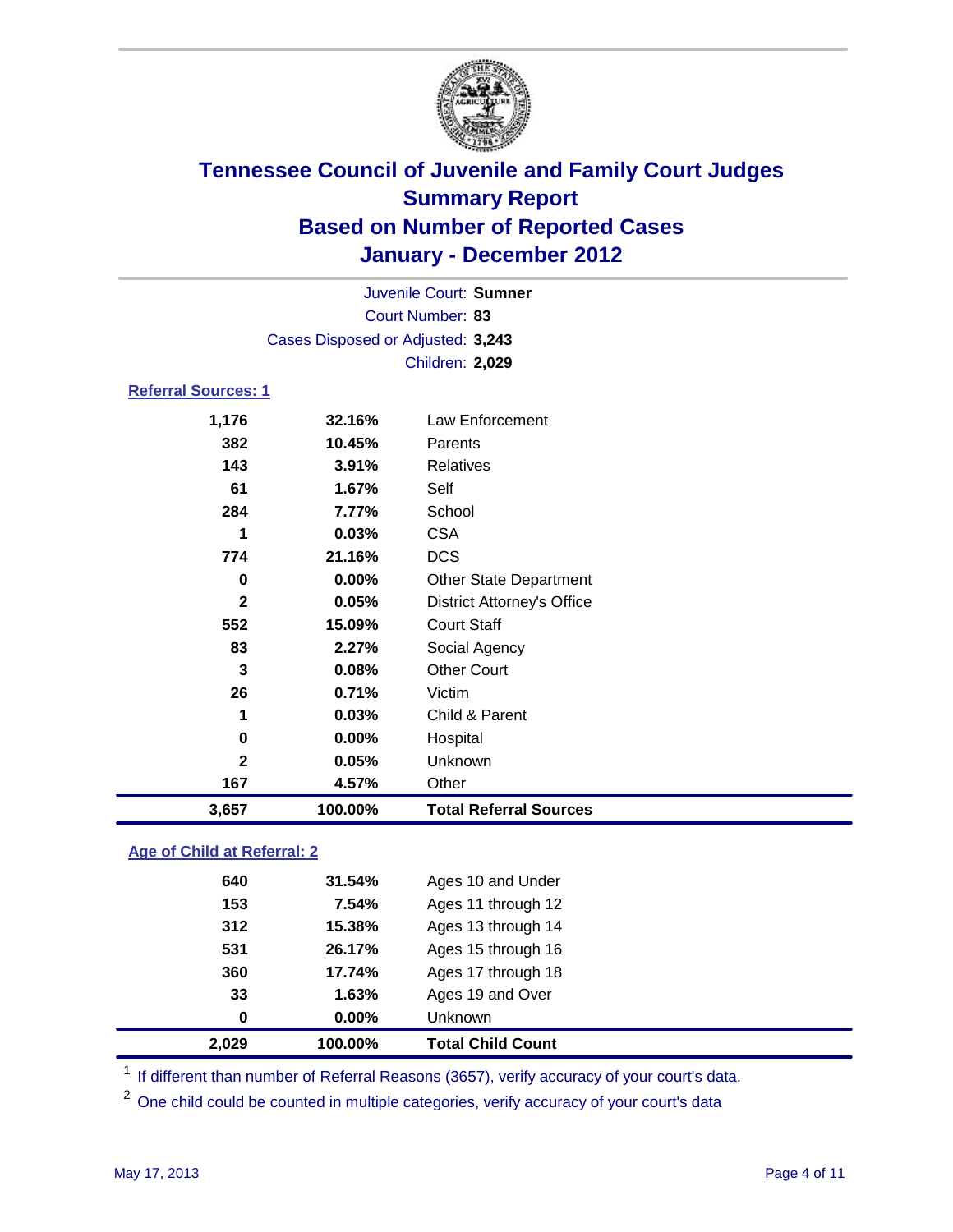

| Juvenile Court: Sumner                  |                                   |                          |  |
|-----------------------------------------|-----------------------------------|--------------------------|--|
|                                         |                                   | Court Number: 83         |  |
|                                         | Cases Disposed or Adjusted: 3,243 |                          |  |
|                                         |                                   | Children: 2,029          |  |
| Sex of Child: 1                         |                                   |                          |  |
| 1,248                                   | 61.51%                            | Male                     |  |
| 776                                     | 38.25%                            | Female                   |  |
| 5                                       | 0.25%                             | Unknown                  |  |
| 2,029                                   | 100.00%                           | <b>Total Child Count</b> |  |
| Race of Child: 1                        |                                   |                          |  |
| 1,588                                   | 78.27%                            | White                    |  |
| 242                                     | 11.93%                            | African American         |  |
| 3                                       | 0.15%                             | Native American          |  |
| 4                                       | 0.20%                             | Asian                    |  |
| 138                                     | 6.80%                             | Mixed                    |  |
| 54                                      | 2.66%                             | Unknown                  |  |
| 2,029                                   | 100.00%                           | <b>Total Child Count</b> |  |
| <b>Hispanic Origin: 1</b>               |                                   |                          |  |
| 69                                      | 3.40%                             | Yes                      |  |
| 1,952                                   | 96.21%                            | No                       |  |
| 8                                       | 0.39%                             | Unknown                  |  |
| 2,029                                   | 100.00%                           | <b>Total Child Count</b> |  |
| <b>School Enrollment of Children: 1</b> |                                   |                          |  |
| 1,509                                   | 74.37%                            | Yes                      |  |
| 358                                     | 17.64%                            | No                       |  |
| 162                                     | 7.98%                             | Unknown                  |  |
| 2,029                                   | 100.00%                           | <b>Total Child Count</b> |  |

<sup>1</sup> One child could be counted in multiple categories, verify accuracy of your court's data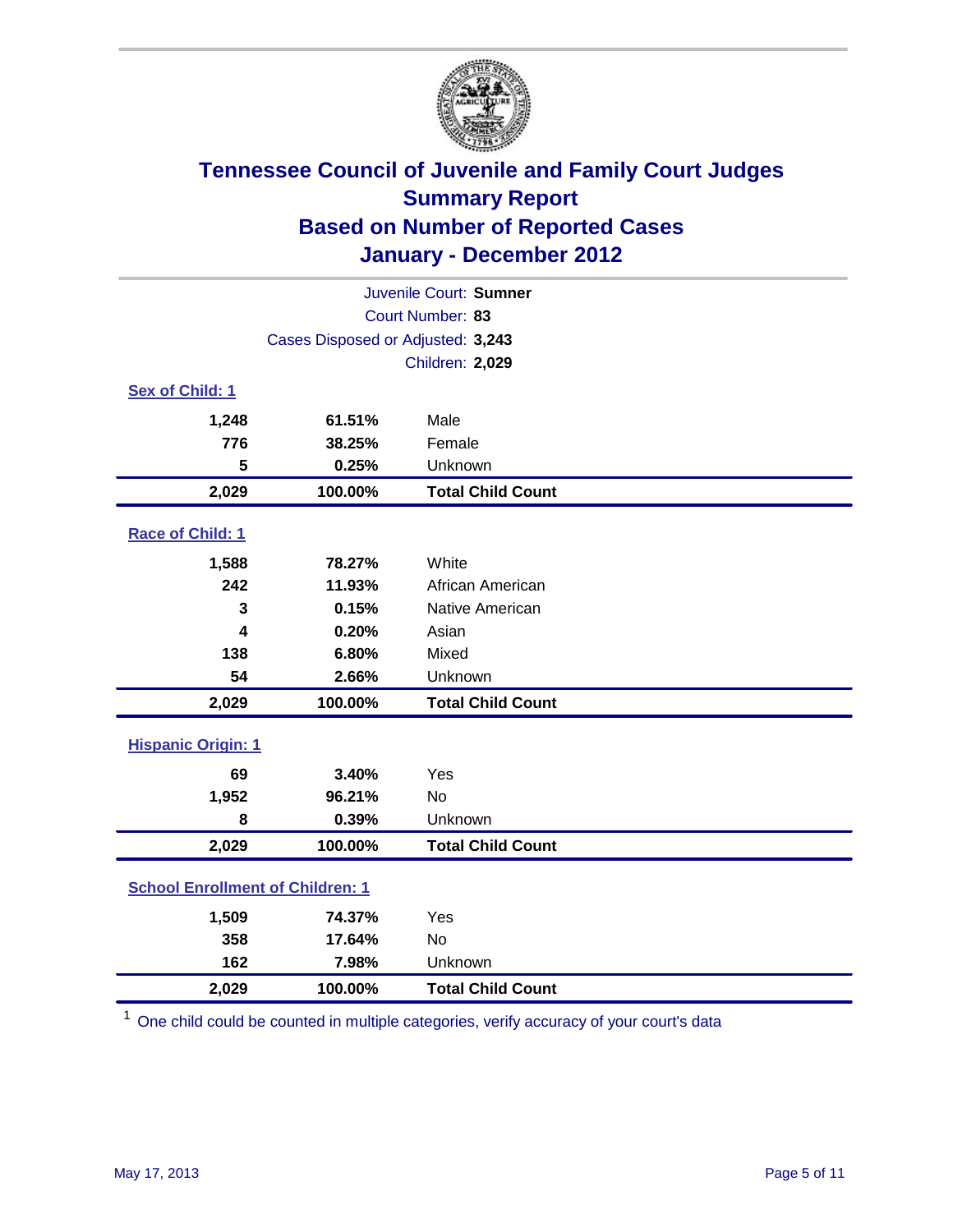

Court Number: **83** Juvenile Court: **Sumner** Cases Disposed or Adjusted: **3,243** Children: **2,029**

### **Living Arrangement of Child at Time of Referral: 1**

| 2,029 | 100.00% | <b>Total Child Count</b>     |  |
|-------|---------|------------------------------|--|
| 24    | 1.18%   | Other                        |  |
| 142   | 7.00%   | Unknown                      |  |
| 24    | 1.18%   | Independent                  |  |
| 5     | 0.25%   | In an Institution            |  |
| 5     | 0.25%   | In a Residential Center      |  |
| 33    | 1.63%   | In a Group Home              |  |
| 92    | 4.53%   | With Foster Family           |  |
| 6     | 0.30%   | With Adoptive Parents        |  |
| 281   | 13.85%  | <b>With Relatives</b>        |  |
| 234   | 11.53%  | <b>With Father</b>           |  |
| 708   | 34.89%  | <b>With Mother</b>           |  |
| 96    | 4.73%   | With Mother and Stepfather   |  |
| 28    | 1.38%   | With Father and Stepmother   |  |
| 351   | 17.30%  | With Both Biological Parents |  |
|       |         |                              |  |

### **Type of Detention: 2**

| 3,243 | 100.00%  | <b>Total Detention Count</b> |  |
|-------|----------|------------------------------|--|
| 27    | 0.83%    | Other                        |  |
| 2,821 | 86.99%   | Does Not Apply               |  |
| 7     | 0.22%    | Unknown                      |  |
| 0     | $0.00\%$ | Psychiatric Hospital         |  |
| 0     | 0.00%    | Jail - No Separation         |  |
| 0     | $0.00\%$ | Jail - Partial Separation    |  |
| 4     | 0.12%    | Jail - Complete Separation   |  |
| 383   | 11.81%   | Juvenile Detention Facility  |  |
| 1     | 0.03%    | Non-Secure Placement         |  |
|       |          |                              |  |

<sup>1</sup> One child could be counted in multiple categories, verify accuracy of your court's data

<sup>2</sup> If different than number of Cases (3243) verify accuracy of your court's data.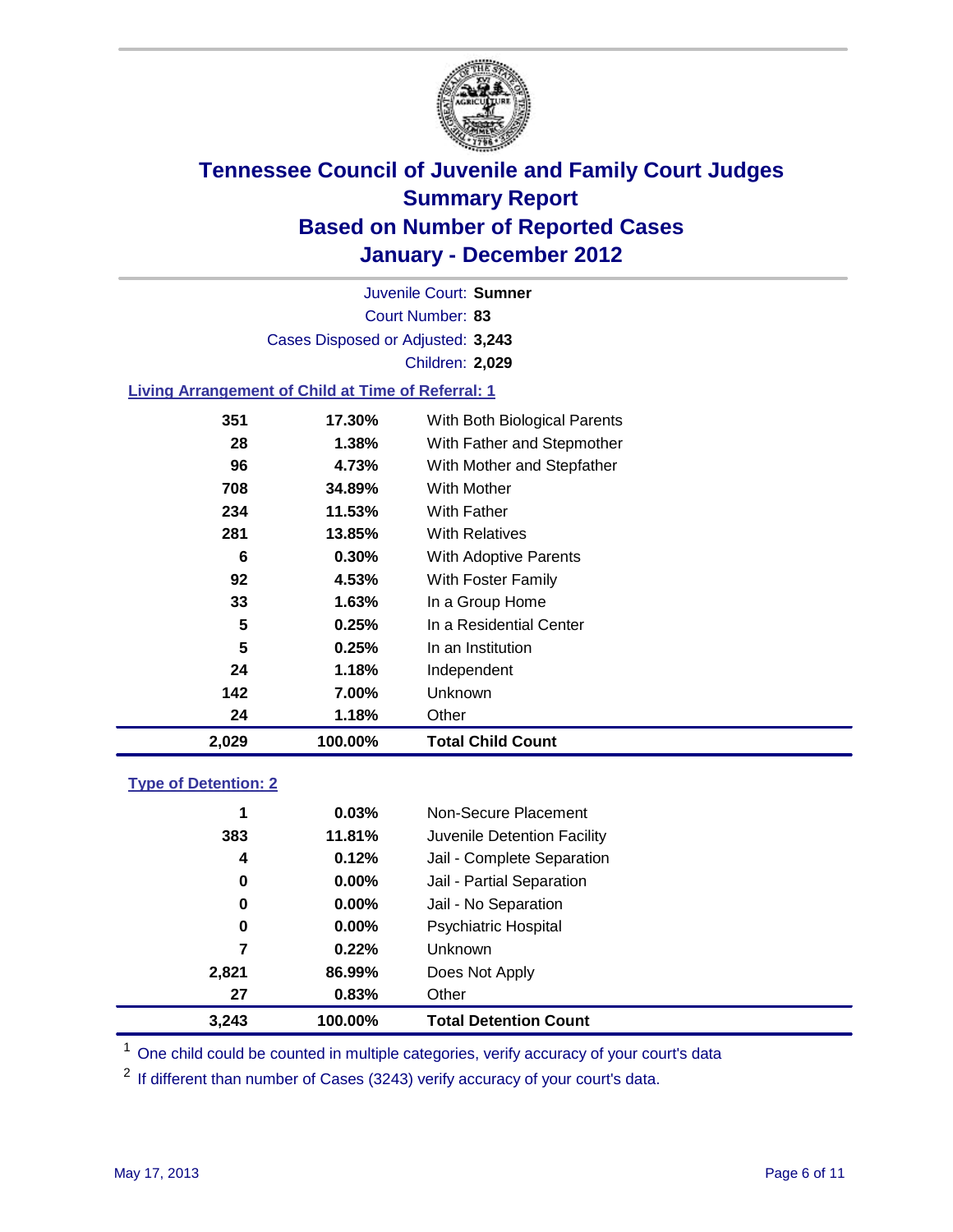

| Juvenile Court: Sumner                             |                                   |                                      |  |  |
|----------------------------------------------------|-----------------------------------|--------------------------------------|--|--|
| Court Number: 83                                   |                                   |                                      |  |  |
|                                                    | Cases Disposed or Adjusted: 3,243 |                                      |  |  |
|                                                    |                                   | Children: 2,029                      |  |  |
| <b>Placement After Secure Detention Hearing: 1</b> |                                   |                                      |  |  |
| 299                                                | 9.22%                             | Returned to Prior Living Arrangement |  |  |
| 25                                                 | 0.77%                             | Juvenile Detention Facility          |  |  |
| $\mathbf 0$                                        | 0.00%                             | Jail                                 |  |  |
| $\mathbf{2}$                                       | 0.06%                             | Shelter / Group Home                 |  |  |
| 1                                                  | 0.03%                             | <b>Foster Family Home</b>            |  |  |
| 0                                                  | 0.00%                             | Psychiatric Hospital                 |  |  |
| 36                                                 | 1.11%                             | Unknown                              |  |  |
| 2,850                                              | 87.88%                            | Does Not Apply                       |  |  |
| 30                                                 | 0.93%                             | Other                                |  |  |
| 3,243                                              | 100.00%                           | <b>Total Placement Count</b>         |  |  |
| <b>Intake Actions: 2</b>                           |                                   |                                      |  |  |
|                                                    |                                   |                                      |  |  |
| 2,249                                              | 61.50%                            | <b>Petition Filed</b>                |  |  |
| 347                                                | 9.49%                             | <b>Motion Filed</b>                  |  |  |
| 20                                                 | 0.55%                             | <b>Citation Processed</b>            |  |  |
| 0                                                  | 0.00%                             | Notification of Paternity Processed  |  |  |
| 593                                                | 16.22%                            | Scheduling of Judicial Review        |  |  |
| 0                                                  | 0.00%                             | Scheduling of Administrative Review  |  |  |
| 226                                                | 6.18%                             | Scheduling of Foster Care Review     |  |  |
| 0                                                  | 0.00%                             | Unknown                              |  |  |
| 0                                                  | 0.00%                             | Does Not Apply                       |  |  |
| 222                                                | 6.07%                             | Other                                |  |  |
| 3,657                                              | 100.00%                           | <b>Total Intake Count</b>            |  |  |

<sup>1</sup> If different than number of Cases (3243) verify accuracy of your court's data.

<sup>2</sup> If different than number of Referral Reasons (3657), verify accuracy of your court's data.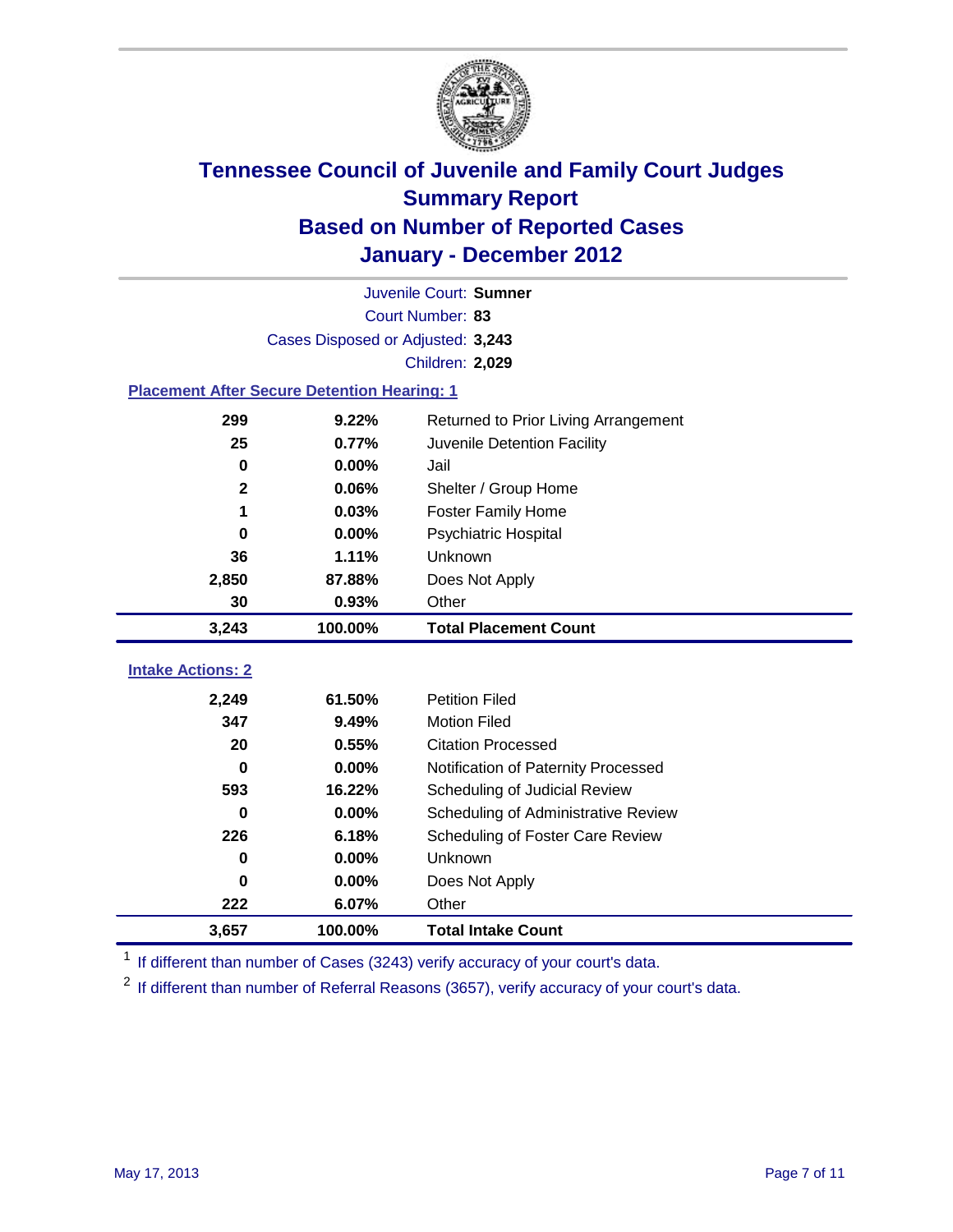

Court Number: **83** Juvenile Court: **Sumner** Cases Disposed or Adjusted: **3,243** Children: **2,029**

#### **Last Grade Completed by Child: 1**

| <b>Enrolled in Special Education: 1</b> |         |                              |  |  |
|-----------------------------------------|---------|------------------------------|--|--|
|                                         |         |                              |  |  |
| 2,029                                   | 100.00% | <b>Total Child Count</b>     |  |  |
| $\mathbf{2}$                            | 0.10%   | Other                        |  |  |
| 421                                     | 20.75%  | Unknown                      |  |  |
| 5                                       | 0.25%   | <b>Never Attended School</b> |  |  |
| 51                                      | 2.51%   | Graduated                    |  |  |
| 5                                       | 0.25%   | <b>GED</b>                   |  |  |
| 1                                       | 0.05%   | Non-Graded Special Ed        |  |  |
| 3                                       | 0.15%   | 12th Grade                   |  |  |
| 151                                     | 7.44%   | 11th Grade                   |  |  |
| 198                                     | 9.76%   | 10th Grade                   |  |  |
| 230                                     | 11.34%  | 9th Grade                    |  |  |
| 184                                     | 9.07%   | 8th Grade                    |  |  |
| 124                                     | 6.11%   | 7th Grade                    |  |  |
| 68                                      | 3.35%   | 6th Grade                    |  |  |
| 57                                      | 2.81%   | 5th Grade                    |  |  |
| 34                                      | 1.68%   | 4th Grade                    |  |  |
| 50                                      | 2.46%   | 3rd Grade                    |  |  |
| 50                                      | 2.46%   | 2nd Grade                    |  |  |
| 42                                      | 2.07%   | 1st Grade                    |  |  |
| 58                                      | 2.86%   | Kindergarten                 |  |  |
| 47                                      | 2.32%   | Preschool                    |  |  |
| 248                                     | 12.22%  | Too Young for School         |  |  |

| 527   | 25.97%  | Unknown                  |
|-------|---------|--------------------------|
| 2.029 | 100.00% | <b>Total Child Count</b> |

One child could be counted in multiple categories, verify accuracy of your court's data

**1,321 65.11%** No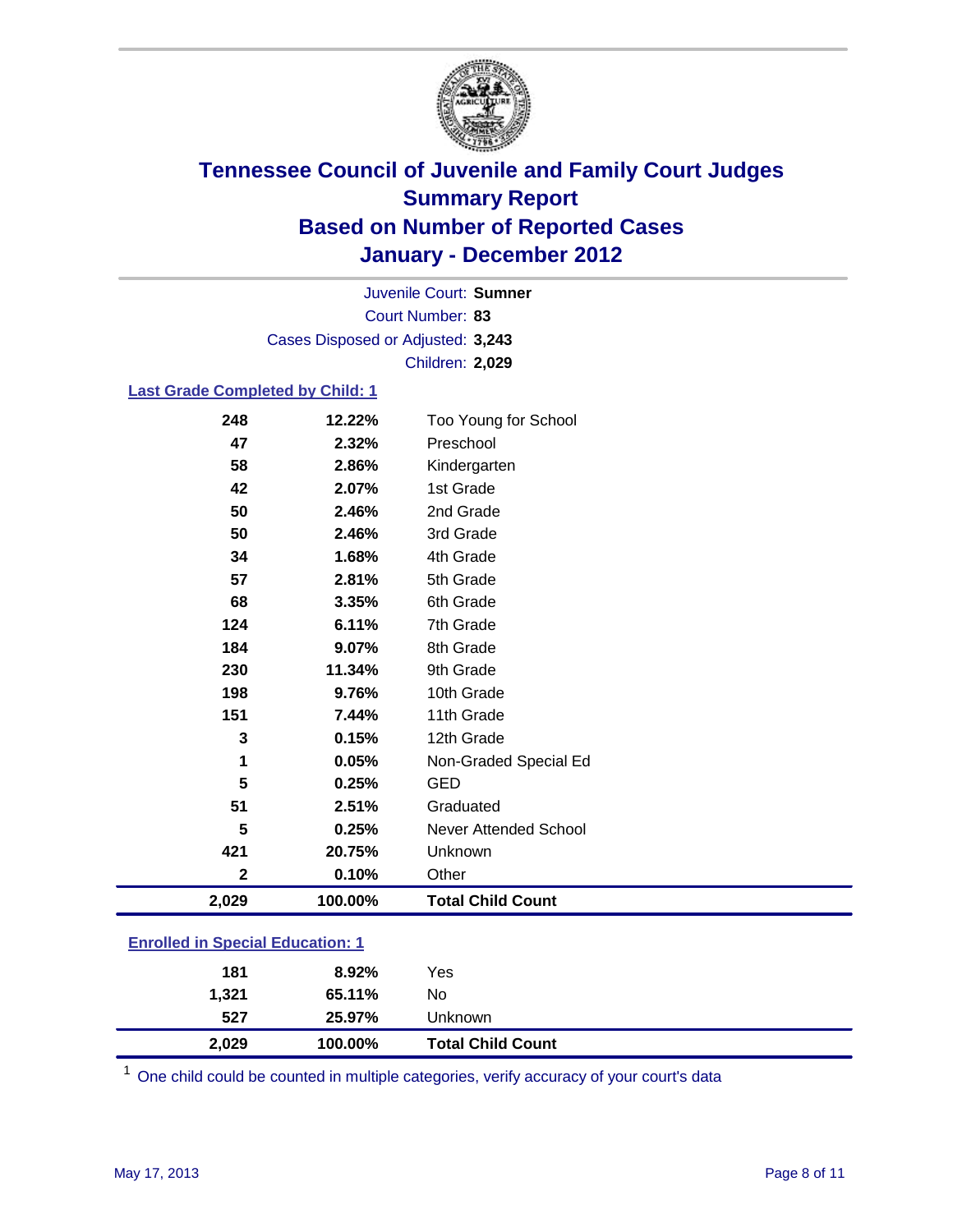

|       |                                   | Juvenile Court: Sumner    |  |  |  |
|-------|-----------------------------------|---------------------------|--|--|--|
|       |                                   | Court Number: 83          |  |  |  |
|       | Cases Disposed or Adjusted: 3,243 |                           |  |  |  |
|       |                                   | Children: 2,029           |  |  |  |
|       | <b>Action Executed By: 1</b>      |                           |  |  |  |
| 2,579 | 70.52%                            | Judge                     |  |  |  |
| 1,037 | 28.36%                            | Magistrate                |  |  |  |
| 22    | 0.60%                             | <b>YSO</b>                |  |  |  |
| 19    | 0.52%                             | Other                     |  |  |  |
| 0     | 0.00%                             | Unknown                   |  |  |  |
| 3,657 | 100.00%                           | <b>Total Action Count</b> |  |  |  |

### **Formal / Informal Actions: 1**

| 540          | 14.77%   | Dismissed                                        |
|--------------|----------|--------------------------------------------------|
| 158          | 4.32%    | Retired / Nolle Prosequi                         |
| 478          | 13.07%   | <b>Complaint Substantiated Delinquent</b>        |
| 416          | 11.38%   | <b>Complaint Substantiated Status Offender</b>   |
| 115          | 3.14%    | <b>Complaint Substantiated Dependent/Neglect</b> |
| $\mathbf{2}$ | 0.05%    | <b>Complaint Substantiated Abused</b>            |
| 0            | $0.00\%$ | <b>Complaint Substantiated Mentally III</b>      |
| 22           | 0.60%    | Informal Adjustment                              |
| 387          | 10.58%   | <b>Pretrial Diversion</b>                        |
| 0            | $0.00\%$ | <b>Transfer to Adult Court Hearing</b>           |
| $\mathbf{2}$ | 0.05%    | Charges Cleared by Transfer to Adult Court       |
| 960          | 26.25%   | Special Proceeding                               |
| 332          | 9.08%    | <b>Review Concluded</b>                          |
| 47           | 1.29%    | Case Held Open                                   |
| 198          | 5.41%    | Other                                            |
| 0            | $0.00\%$ | <b>Unknown</b>                                   |
| 3,657        | 100.00%  | <b>Total Action Count</b>                        |

<sup>1</sup> If different than number of Referral Reasons (3657), verify accuracy of your court's data.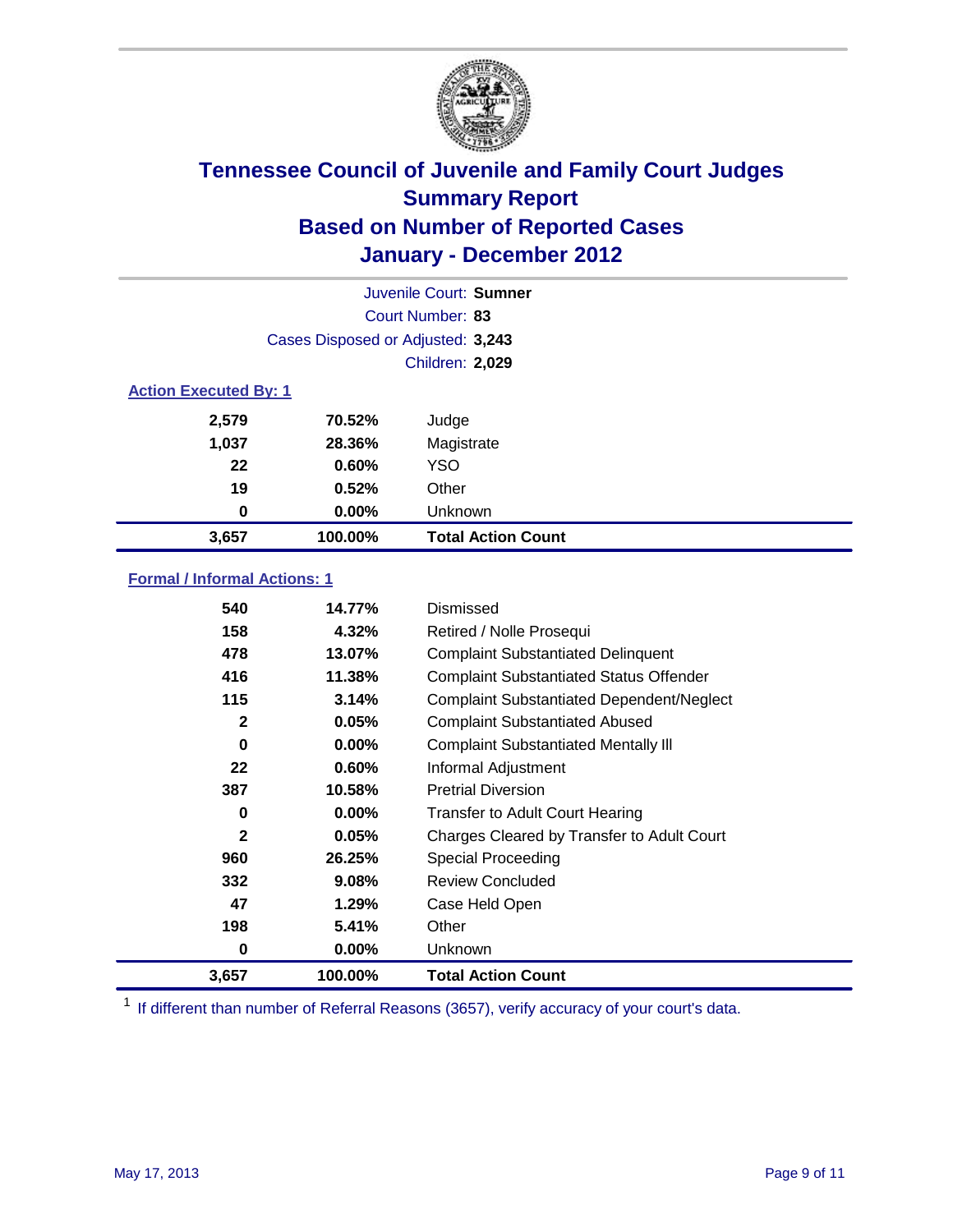

|                       |                                   | Juvenile Court: Sumner                                |
|-----------------------|-----------------------------------|-------------------------------------------------------|
|                       |                                   | Court Number: 83                                      |
|                       | Cases Disposed or Adjusted: 3,243 |                                                       |
|                       |                                   | Children: 2,029                                       |
| <b>Case Outcomes:</b> |                                   | There can be multiple outcomes for one child or case. |
| 367                   | 5.43%                             | <b>Case Dismissed</b>                                 |
| 137                   | 2.03%                             | Case Retired or Nolle Prosequi                        |
| 496                   | 7.34%                             | Warned / Counseled                                    |
| 42                    | 0.62%                             | <b>Held Open For Review</b>                           |
| 103                   | 1.52%                             | Supervision / Probation to Juvenile Court             |
| 0                     | 0.00%                             | <b>Probation to Parents</b>                           |
| 19                    | 0.28%                             | Referral to Another Entity for Supervision / Service  |
| 98                    | 1.45%                             | Referred for Mental Health Counseling                 |
| 46                    | 0.68%                             | Referred for Alcohol and Drug Counseling              |
| 0                     | 0.00%                             | <b>Referred to Alternative School</b>                 |
| 1                     | 0.01%                             | Referred to Private Child Agency                      |
| 0                     | 0.00%                             | Referred to Defensive Driving School                  |
| 105                   | 1.55%                             | Referred to Alcohol Safety School                     |
| 48                    | 0.71%                             | Referred to Juvenile Court Education-Based Program    |
| 4                     | 0.06%                             | Driver's License Held Informally                      |
| 0                     | 0.00%                             | <b>Voluntary Placement with DMHMR</b>                 |
| 0                     | 0.00%                             | <b>Private Mental Health Placement</b>                |
| 0                     | 0.00%                             | <b>Private MR Placement</b>                           |
| 0                     | 0.00%                             | Placement with City/County Agency/Facility            |
| 96                    | 1.42%                             | Placement with Relative / Other Individual            |
| 191                   | 2.83%                             | Fine                                                  |
| 226                   | 3.34%                             | <b>Public Service</b>                                 |
| 34                    | 0.50%                             | Restitution                                           |
| 0                     | 0.00%                             | <b>Runaway Returned</b>                               |
| 187                   | 2.77%                             | No Contact Order                                      |
| 87                    | 1.29%                             | Injunction Other than No Contact Order                |
| 11                    | 0.16%                             | <b>House Arrest</b>                                   |
| 2                     | 0.03%                             | <b>Court Defined Curfew</b>                           |
| 0                     | 0.00%                             | Dismissed from Informal Adjustment                    |
| 252                   | 3.73%                             | <b>Dismissed from Pretrial Diversion</b>              |
| 199                   | 2.95%                             | Released from Probation                               |
| 2                     | 0.03%                             | <b>Transferred to Adult Court</b>                     |
| $\mathbf 0$           | $0.00\%$                          | <b>DMHMR Involuntary Commitment</b>                   |